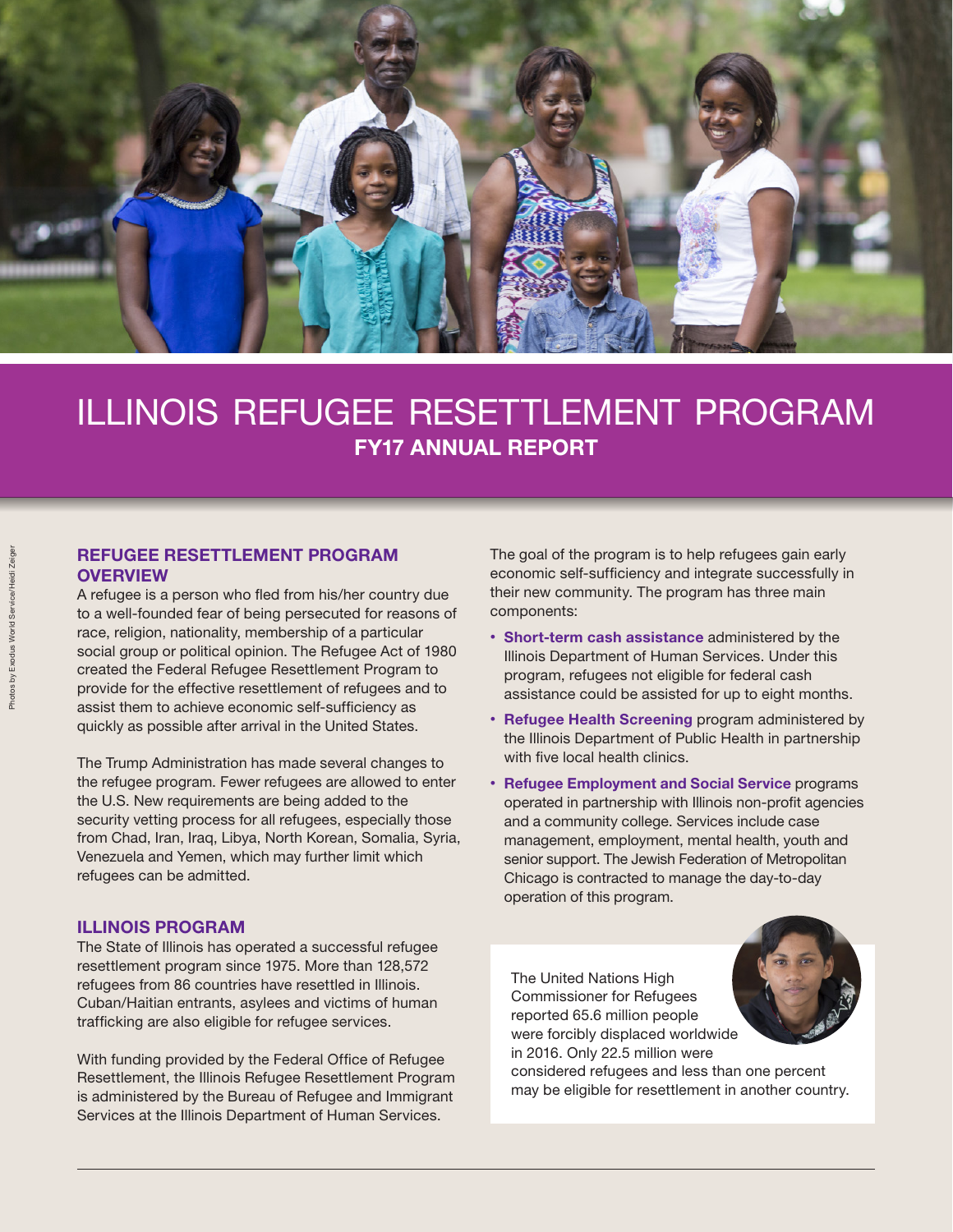# REFUGEE ARRIVALS IN ILLINOIS

JULY 2016-JUNE 2017

Illinois resettled a total of 3,002 REFUGEES in FY17. Another 76 ASYLEES and 69 individuals with SPECIAL IMMIGRANT VISA (such as Iraqis or Afghans who worked for the U.S. Government) were also assisted under Illinois' Refugee Resettlement Program.

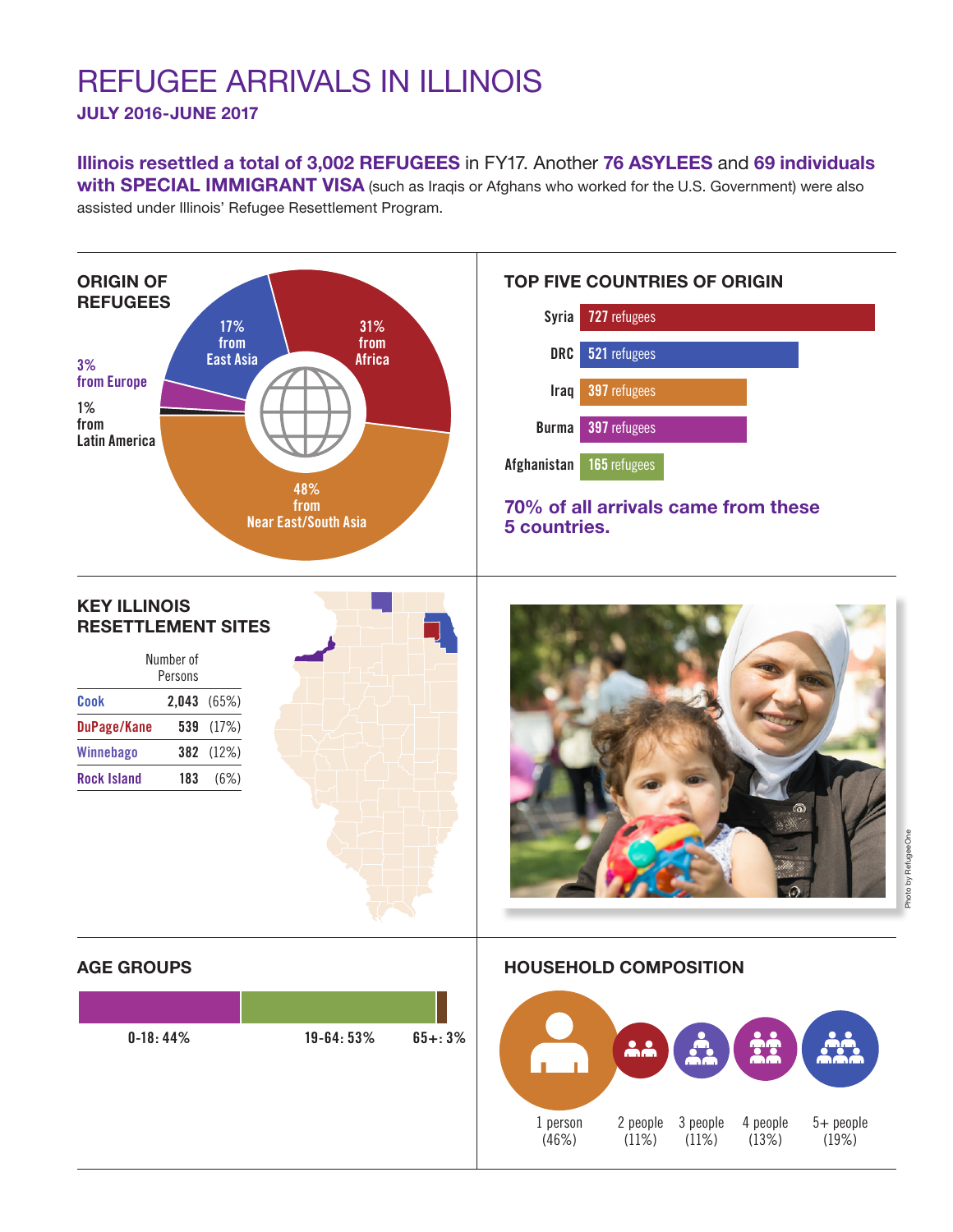# EMPLOYMENT SERVICES





# OTHER SOCIAL SERVICES

#### CASE MANAGEMENT SERVICES

2,918 refugees were provided with orientation and assistance to connect with health and human services and education opportunities designed to help them integrate successfully into their new communities.



326 clients were serve.

**291** (89%) reported positive progress



#### MENTAL HEALTH SERVICES EDUCATION ASSISTANCE TO REFUGEE CHILDREN

785 refugee children were served in after school programs.

**451** (57%) improved in English

**243** (31%) improved one grade level in a core subject



their understanding of U.S. schools



#### SENIOR SERVICES

181 refugee seniors (60+) accessed dedicated senior services designed to link them to programs such as food, income and utility assistance (SNAP, SSI and LIHEAP) and public transportation. In addition, seniors attended holiday parties, field trips and other group activities on a regular basis to help reduce social isolation. Based on client needs assessments, referrals to other mainstream senior services and necessary follow-up at the one- and three-month mark were provided.

#### REFUGEE HEALTH SCREENING

The Refugee Health Screening program provides linguistically appropriate comprehensive health assessments and early intervention. Services provided include vaccinations, follow-up and referrals to treat health conditions identified in the assessment process. The program aims to reduce the spread of infectious disease, treat any current ailments, and promote preventive health practices.  $\blacksquare$ 

#### 3,299\* refugees were screened.



**404** (12.25%) screened within **60–90 days**

arrived in the previous fiscal year and were screened in the FY17 fiscal year.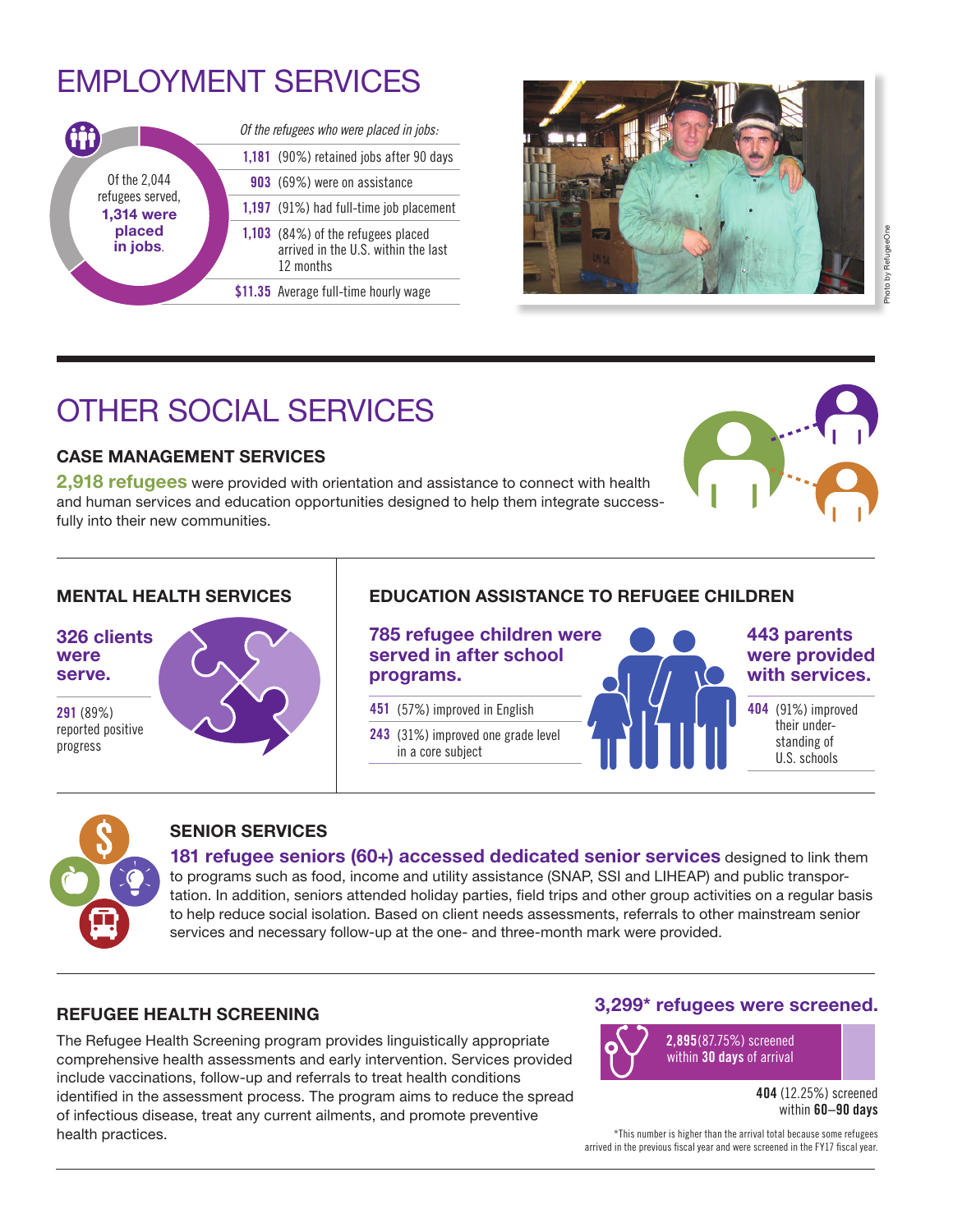

### IN MEMORIAM DR. EDWIN B. SILVERMAN

Dr. Edwin B. Silverman led the Illinois Bureau of Refugee and Immigrant Services for 38 years helping thousands of refugees and immigrants to build new lives and integrate successfully into Illinois. Throughout his career, he was passionately involved in the development of program and policy at the federal level, including the drafting of the 1980 Refugee Act. He received awards from the federal government, the United Nations High Commissioner for Refugees, and various community groups for his contributions to refugee resettlement. To highlight just a few: he received the Assistant Secretary's Public Service Award from DHHS; in 1995 was one of five national recipients of the American Society for Public Administration's National Public Service Award; and in 2016

received an honorary doctorate from DePaul University's College of Law where he gave the graduation address.

Dr. Silverman had an extraordinary dedication to advancing the welfare of refugees and immigrants and a fierce determination to hold any sector that could help, accountable for doing so. Under his leadership, the Illinois Coalition for Immigrant and Refugee Rights was established in 1986; the first state funded citizenship initiative was created in 1995, and he was appointed by Mayor Daley to the Chicago Commission on Human Relations where he chaired the Advisory Council for Immigrant and Refugee Affairs from 2003 until 2011.

Dr. Edwin Silverman died on September 13, 2017. At his passing, colleagues and friends paid tribute not only to his professional accomplishments, but also to his humanity. While his innovative spirit made him a giant in the field, he was very much a people person. More than a colleague, he was a mentor, a supporter, an ally and a friend. The effort to create and advance a generous, compassionate and welcoming US refugee program was made better because of his many contributions.

In his honor, let us be inspired to continue to welcome refugees and immigrants with the warmth and generosity exemplified by Dr. Silverman.

#### ILLINOIS REFUGEE RESETTLEMENT PROGRAM

#### *Administration*

Illinois Department of Human Services/Bureau of Refugee and Immigrant Services

#### Refugee Employment and Social Service Programs *Administration*

• Jewish Federation of Metropolitan Chicago

#### *Service Providers*

- Catholic Charities of the Archdiocese of Chicago\*
- Chicago Public Schools
- Heartland Health Outreach, Inc.
- Heartland Human Care Services, Inc.\*
- Iraqi Mutual Aid Society
- Pan-African Association
- RefugeeOne\*
- Rock Valley College
- World Relief Chicago\*
- World Relief DuPage/Aurora\*
- World Relief Moline\*

\*These agencies are known as Resettlement Agencies which have Refugee Reception and Placement contracts with the U.S. Department of State to assist refugees in their first 90 days of resettlement in Illinois. Three other Illinois Resettlement Agencies include Catholic Charities in Rockford, HIAS Chicago (a Division of Jewish Child & Family Services) and the Ethiopian Community Association of Chicago.

#### Refugee Health Screening and Health Promotion Program

#### *Administration*

• Illinois Department of Public Health/Center for Minority Health Services

#### *Community Health Clinics*

- Aunt Martha's Clinic
- DuPage County Health Department
- Mt. Sinai Touhy Clinic
- Rock Island County Health Department
- Winnebago County Health Department

#### *Health Education, Interpretation and Case Management*

- Heartland Health Outreach
- World Relief DuPage/Aurora
- Pan-African Association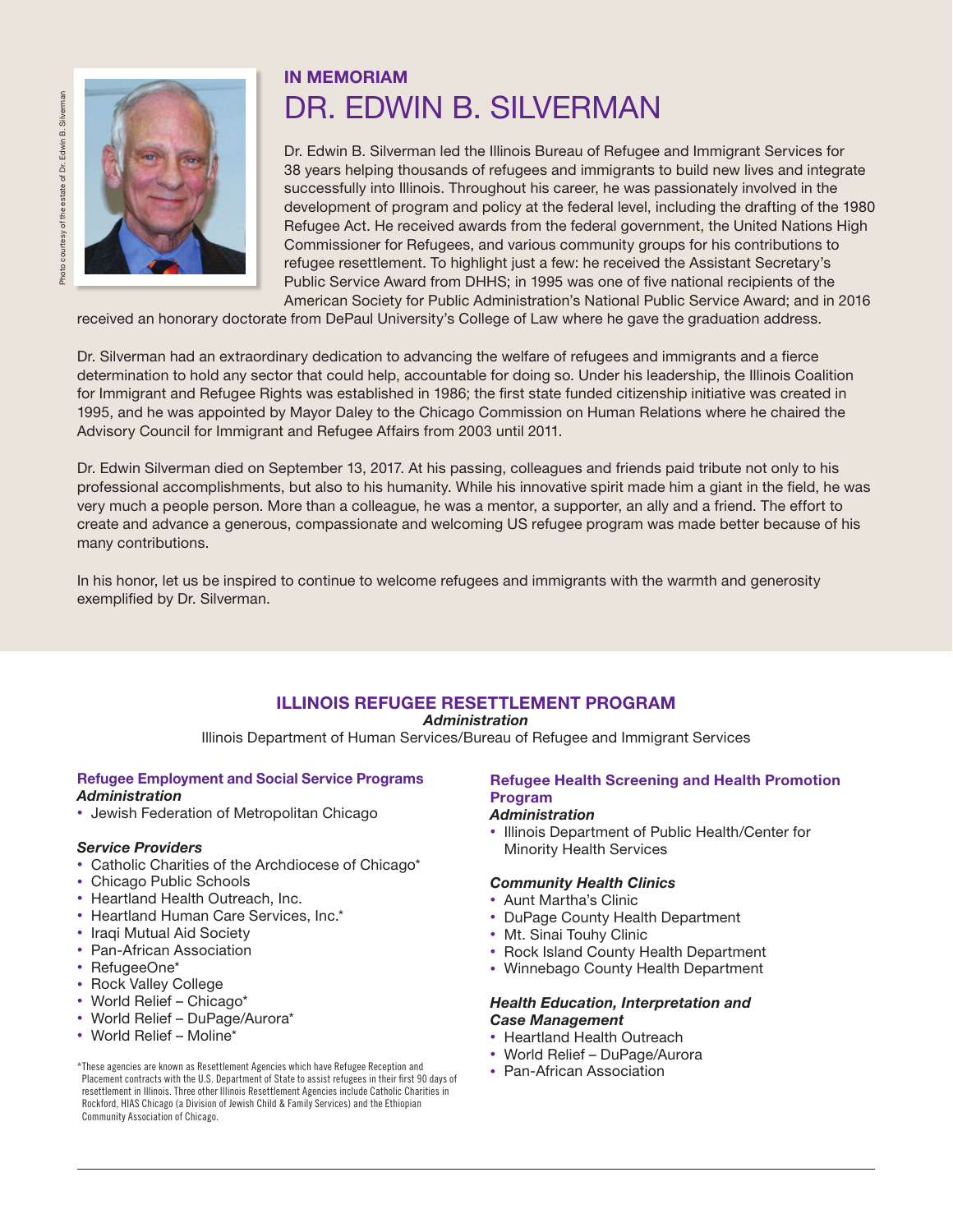# THE ECONOMIC IMPACT OF REFUGEES

In recent months, there has been a growing debate about the cost and value of the U.S. refugee resettlement program. As a humanitarian program designed to rescue persons fleeing persecution, the assumption has been that most refugees escaped war-torn situations and arrived in the U.S. with few or no possessions. While initial support is needed to assist refugees rebuild their lives, refugees' long-term economic and civic contributions to the U.S. was not well understood until the release of two recent studies completed in June, 2017.

Using census data, the New American Economy's *From Struggle to Resilience, the Economic Impact of Refugees in America* report and the National Bureau of Economic Research's *The Economic and Social Outcomes of Refugees in the U.S.* provide the following findings.

#### REFUGEES CONTRIBUTE SIGNIFICANTLY TO THE U.S. ECONOMY AS WORKERS, TAXPAYERS AND CONSUMERS.

- Demographically, 77.1% of refugees are of working age as compared to 49.7% of the U.S.-born population. As the U.S. population gets older, refugees can help to lessen the strain on the workforce.
- In 2015, refugees earned a collective \$77.2 billion in household income and contributed \$20.9 billion in taxes. As a result, refugees had \$56.3 billion in disposable income which benefit U.S. economy.
- In 18 states, refugees hold more than \$1B in spending power. They possess the greatest amount of spending power in California at \$17.2B and Texas at \$4.6B. Illinois refugees fall in the top 5 states with spending power totaling \$2.4B after contributing \$589.5M in federal and \$319.2M in state and local taxes.

### **SAIGON SISTERS**

Mary Nguyen Aregoni and her sister, Theresa Nguyen, came up with the name Saigon Sisters and an idea to sell Vietnamese spring rolls at farmers markets similar to the ones that their mother and grandmother successfully operated in Laos and Vietnam. Thirty years later, after leaving everything behind to start a new life in America as a refugee, Mary passed a sign seeking food vendors for the new Chicago French Market and was inspired to act on their concept. Thanks to Mary's grit, Theresa's pluck, their mother's support, and their combined courage to cash out savings and retirement accounts to get their business started, Saigon Sisters was chosen as one of the initial vendors for the market.

Saigon Sisters has been recognized and has received awards from Zagat, the Michelin Guide, TimeOut and Chicago Magazine. Thanks to this success, Mary and Theresa have been able to expand the business into three more locations: a full-service restaurant in Chicago's West Loop, a quick-service restaurant at Northwestern Memorial Hospital, and a new storefront called Bang Chop Thai Kitchen.

#### REFUGEES ARE ENTREPRENEURIAL.

- In 2015, there were nearly 182,000 refugee entrepreneurs who generated more than \$4.6B in total business revenue. Refugee rates of entrepreneurship (13%) exceed other immigrants (11.5%) as well U.S.-born (9%).
- The most common industry for refugee small business was in the customer-serving fields including dry cleaning, automotive, appliance repair, and hairdressing. Second most common was retail. Small refugeeowned businesses contribute to the revitalization of neighborhoods where they resettled.



Photo courtesy of Mary Nguyen Aregoni oto courtesy of Mary Nguyen Aregon

Mary and Theresa appreciate the opportunity to rebuild their lives and become successful entrepreneurs just like their mother and grandmother. Their businesses help create jobs for local residents and contribute positively to the local economy. Mary and Theresa Nguyen will celebrate the 8th anniversary of their first business venture in December of 2017 in Chicago.